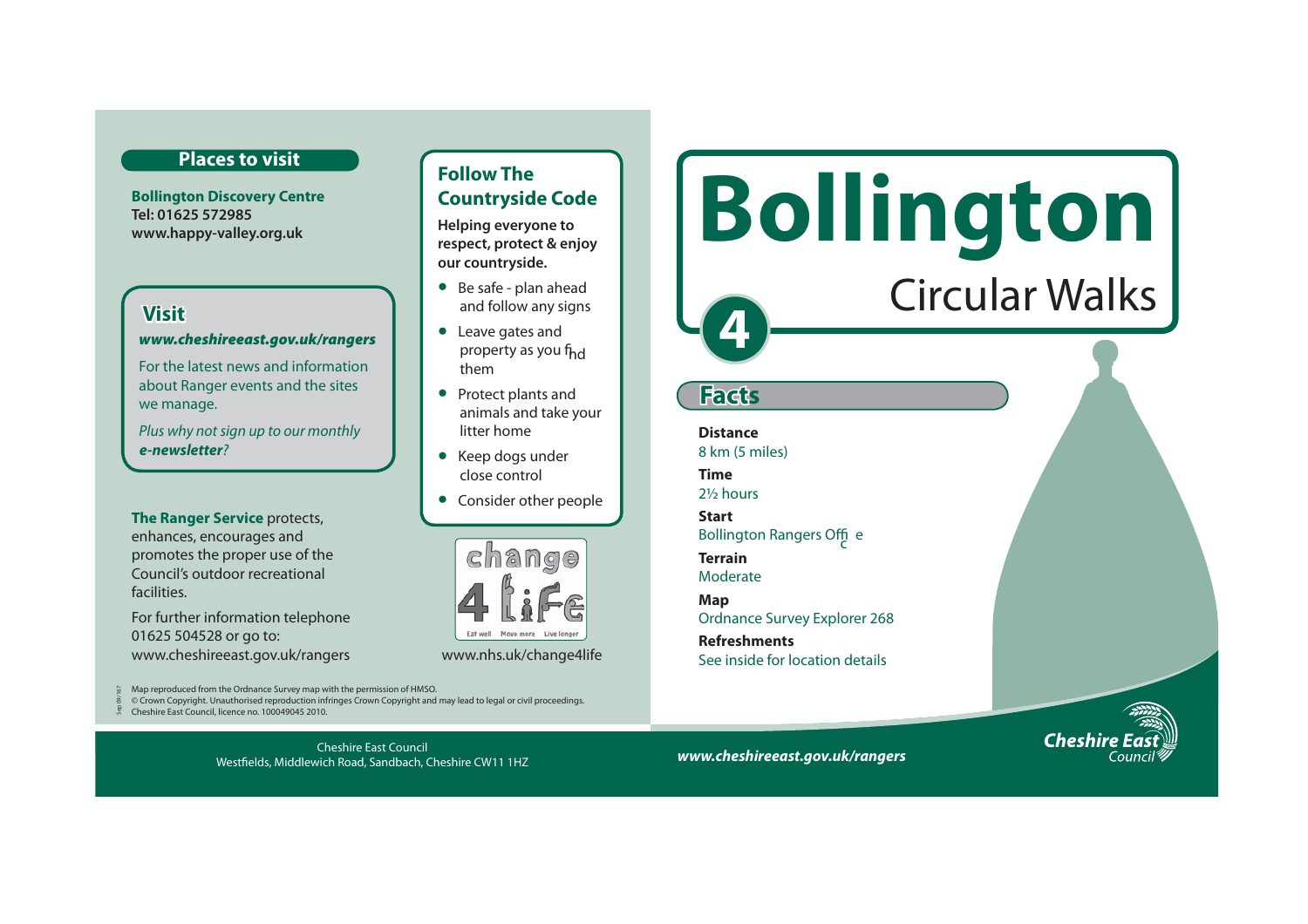**Rangers Office**  $\triangleright$  **Middlewood Way**  $\triangleright$  **Bartons Clough** Sugar Lane **Long Lane And Macclesfield Canal** 

## **Introduction**

The fourth in a series of circular walks around Bollington and Kerridge starting from the Rangers Office, Adlington Road. The routes vary in length highlighting points of interest and provide pleasant views of the countryside. Some of the footpaths across fields on this walk can be very muddy after wet weather. The views across the Cheshire Plain from Long Lane on a clear day are superb, and a pair of binoculars would be useful.

#### **Route**

From the entrance to the Rangers Office walk straight ahead a short distance to join the footpath. Climb the sandy path to the top of the Bollington Viaduct and walk north along the Middlewood Way.



**1** Shortly after passing under the first bridge notice reedmace growing in the raised ponds.

*i*

**Reedmace was made famous, in error, when Victorian artist Sir Lawrence Alma-Tadema painted 'Moses in the Bulrushes' from the biblical story. He in fact showed the child's cradle in a clump of Reedmace. Because of the fame of the painting, the plant became popularly known as Bulrush, and later, what had started in error became the accepted common name for it! The plant originally called Bulrush has since been renamed Clubrush.** 

**In June look for the pink or pale purple flowers of the Water violet. This handsome plant is not common in the wild. The long roots growing from the floating stems are silvery-white, and glisten in the water. The plant does not belong to the violet or pansy family, but is, in fact a variety of primrose.** 

- **2**  Continue along the Middlewood Way, passing under bridge No. 8. Shortly before bridge No. 9, opposite the 'train wheel' distance marker, turn right over the stile, and walk slightly uphill with woods on your left, heading for the top left of the field.
- **3**  Cross the stile and over the Macclesfield Canal (bridge no. 22). Walk a short distance until reaching a road, (Sugar Lane), turn right and walk about 200yrds (183m) slightly uphill and then turn left up a wide track, signed ' To Long Lane and Shrigley Road'.
- **The Macclesfield Canal opened in 1831.Thomas Telford surveyed the route, which runs from Marple to Hall Green, a distance of 26¼ miles. In its heyday the canal carried coal in horse drawn barges; raw cotton to Bollington; silk from Macclesfield and gritstone from Kerridge.**  *i*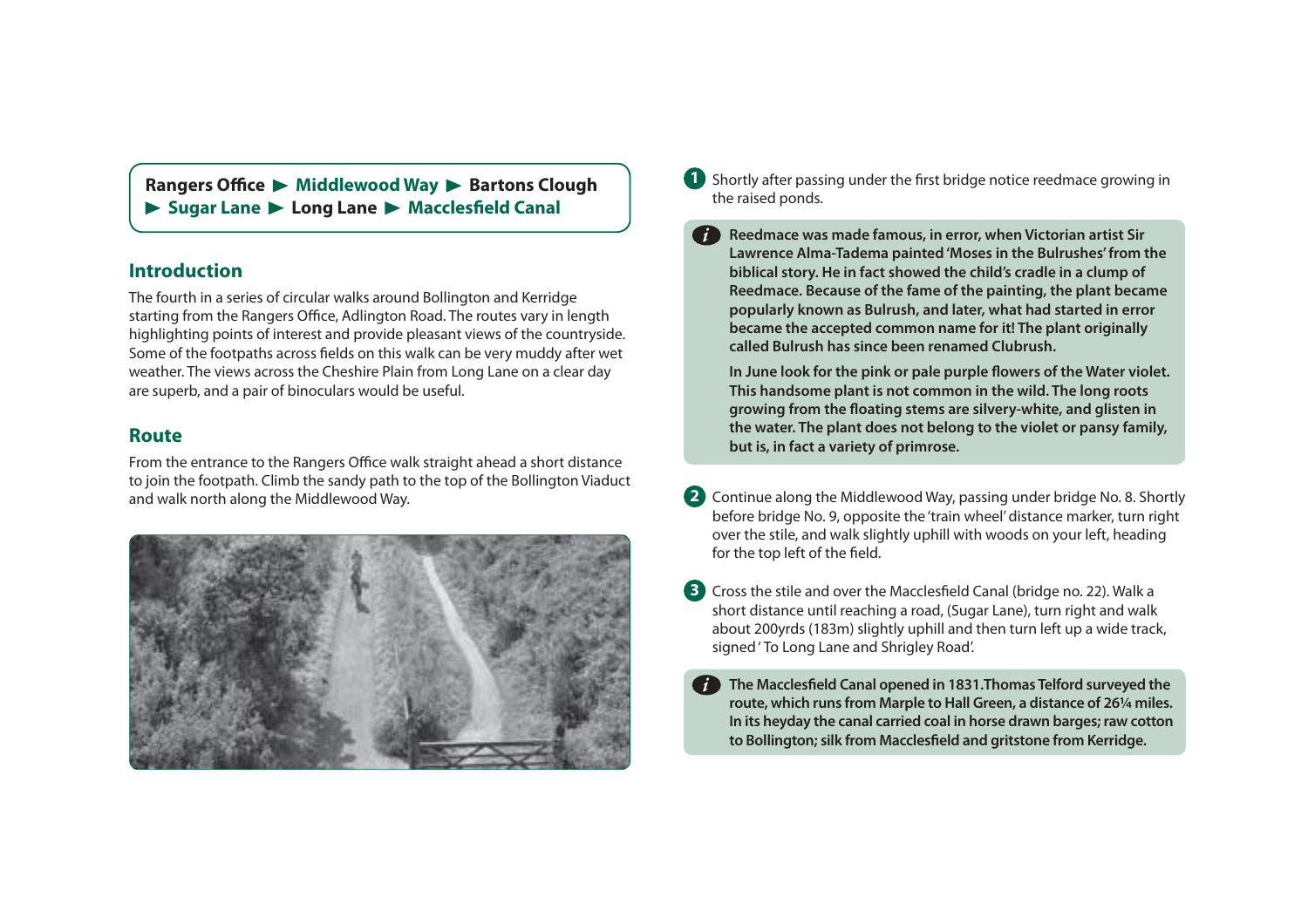- **4**  After about 100yds (90m) reach crossroads and turn right along the chipped path. Where the grass in the middle of the path finishes follow the yellow footpath signs until reaching a road, (Long Lane).
- **5**  Turn right and walk along the road. As you reach the brow of the hill look right for a beautiful view across the Cheshire Plain.
- **6**  Turn right along the second signed footpath, opposite a white cottage with a white lamp post in the garden. At the end of the path walk down the steps and cross the field. Go slightly downhill between banks of holly. Continue ahead over two stiles and through a kissing gate to a wide track with a wooden fence on your left.
- **7**  Walk to a road (Sugar Lane). Turn right, after about 20yds (18m) turn left over a stile. Walk slightly uphill adjacent to a fence. At the end of the hedging turn right over a stile and walk through an avenue of trees. The footpath continues across the entrance to a house and onto a wide gravel path. At the road turn left, walk over the canal bridge and down the steps to the canal towpath.

**8**  Turn right and walk along the towpath.

#### **Did you know?**

In 1806, Joseph Edge, at the age of 62 walked to London from Macclesfield. He took 49 hours and 20 minutes to get there at an average recorded speed of 3 miles, 1 quarter and 416 yards per hour.

**9** Walk under Sugar Lane Bridge (no. 26), and continue along the towpath.

- **Sugar Lane Bridge is a 'skew' bridge. To avoid having to make a Z bend across the canal, this bridge was built at an oblique angle to the canal, with a twist or 'skew' requiring great skill by the stonemason who had to design each stone individually so that it fitted the overall plan.**  *i*
- **10** Walk past Clarence Mill under the footbridge, and over Bollington Aqueduct. Opposite 'Red Joinery' and just before bridge 27, turn right through the kissing gate, right again and walk down the steps to the road.
- **Local entrepreneurs, Joseph Brook and the Swindells family built Clarence Mill as a cotton mill between 1824 and 1845. It was the first local mill to be orientated towards the canal transport system. Raw cotton and coal were delivered by barge for the mills' huge steam engines Success and Perseverance. A swing bridge across the canal carried skips loaded with boiler ash from the mill, which was tipped over the bank. The mill produced fine cotton for high quality clothing, table linen and Nottingham Lace.**  *i*
- **11** Cross the road, walk slightly left and through the gates into the Recreation Ground. After a few yards, turn left, walk down the steps and follow the path, crossing and re-crossing the River Dean. At the exit to the Recreation Ground the Rangers Office will be opposite, across the road.

## **Refreshments**

**Vale Inn** (01625 575147) Adlington Road. Left from the exit of the car park.

**Windmill Pub** at Whiteley Green (01625 574222). About 250yrds from the Middlewood Way. Food served lunchtime and evenings.